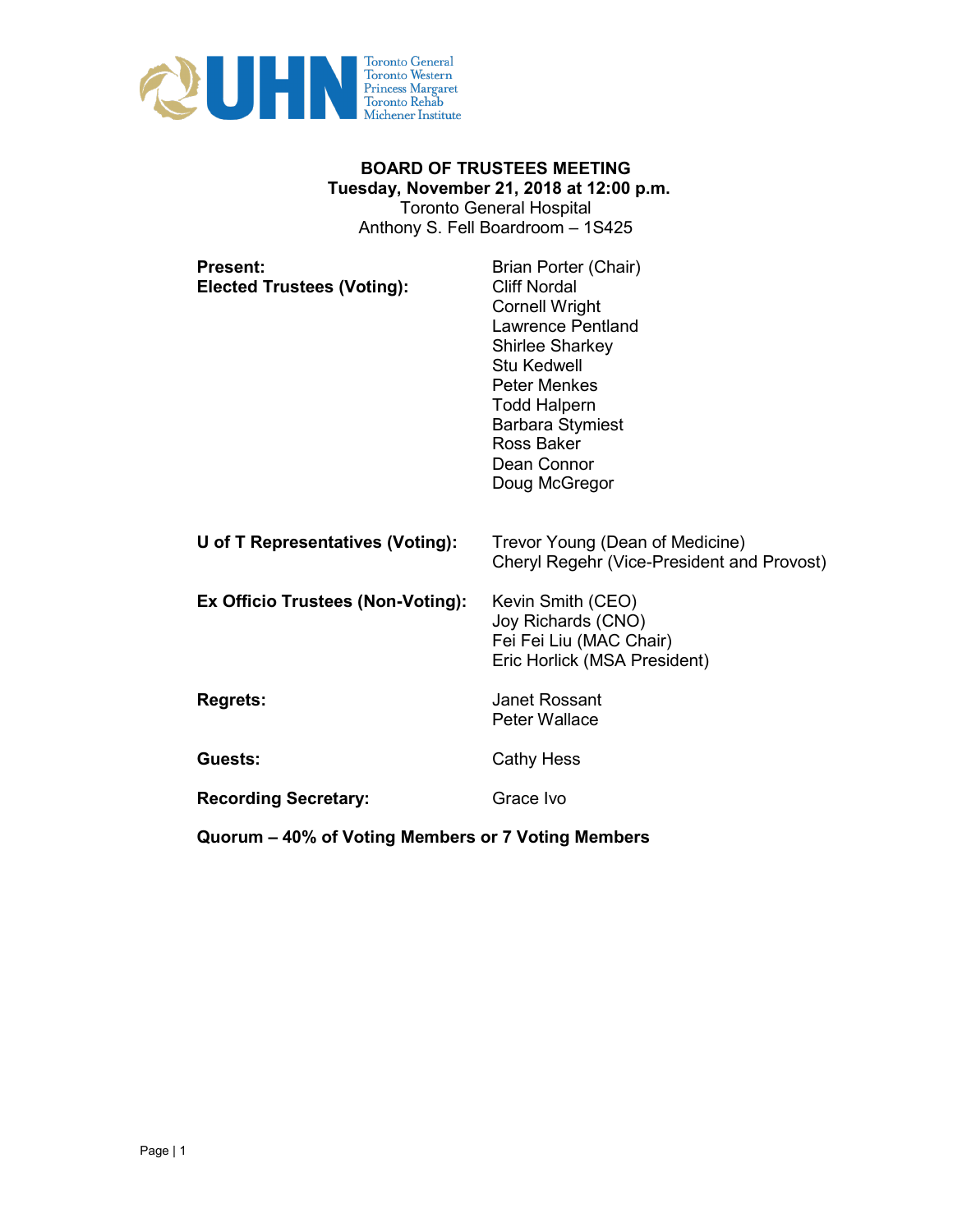

**1.0 Call to Order**

Mr. Porter called the meeting to order at 12:05 pm.

**1.1 Introduction of Guests** None.

# **1.2 Declaration of Conflict of Interest**

The Chair asked that any member of the Board participating in this meeting declare if they have any perceived or known Conflicts of Interest relating to any of the items listed on the Agenda.

There was no declaration of Conflict of Interest from any Board Trustee participating in the meeting.

#### **1.3 Approval of Agenda**

The Board of Trustees meeting agenda was approved as circulated.

# **2.0 Consent Agenda**

## **2.1 Approval of Minutes of the Board – September 25, 2018**

Pre-circulated for members' information were the minutes of the Board meeting held on September 25, 2018.

# *BOARD MOTION*

*Upon motion made by Mrs. Barbara Stymiest seconded by Mr. Lawrence Pentland, and carried, the Board of Trustees approved the minutes of the Board of Trustees meeting held on September 25, 2018*

# **2.2 Approval of Minutes and Embedded Motions**

Pre-circulated for members' approval were the Finance and Audit Committee recommendations from its November 20, 2018, meeting.

Ms. Barbara Stymiest provided brief updates on the recommendations made at the November 20, 2018, Finance and Audit Committee meeting:

- a) Minutes of the Meeting held September 18, 2018 *Motion for Approval That the Board of Trustees approve the minutes of the Finance and Audit Committee meeting held on September 18, 2018.*
- b) Banking and Investment Resolution Amendments *Motion for Approval*

*That the Board of Trustees approve amendments to the Bank of Montreal, BMO Harris Bank, Bank of Nova Scotia, BMO Nesbitt Burns, and Scotia Wealth Management banking and investment resolutions, to add Dr. Brian Hodges, Executive Vice President Education and Chief Medical Officer and remove Mr. Mike Nader as an authorized signing authority effective November 20, 2018.*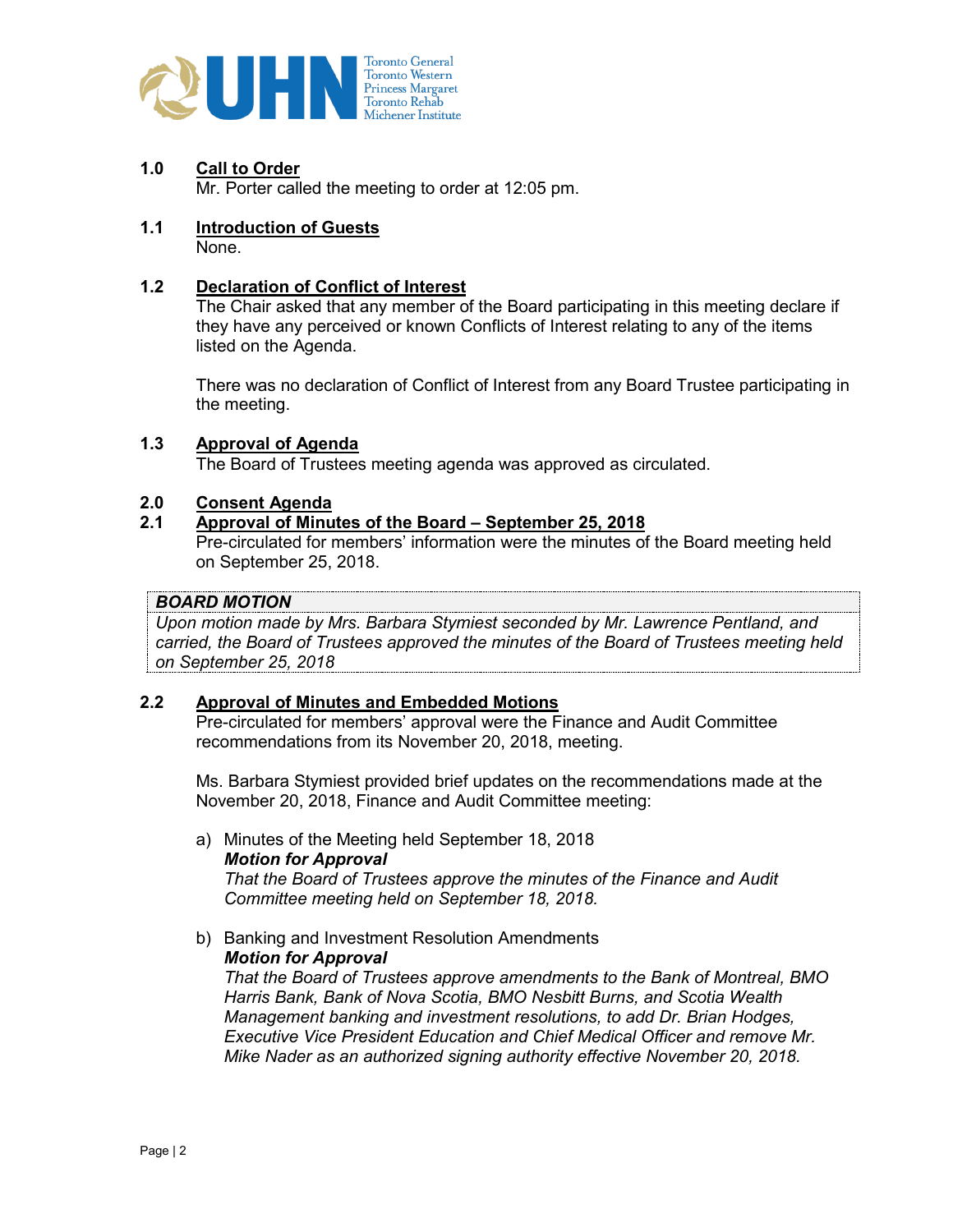

- c) Financial Statements for the Six Months Ended September 30, 2018 *Motion for Approval That the Board of Trustees approve the Financial Statements for the Six Months Ended September 30, 2018.*
- d) Nuance Communications Inc Transcription Software & Services Contract *Motion for Approval That the Board of Trustees approve the Nuance Communications Inc. Transcription Software and Services Contract at the cost of \$16.9 M over five years.*
- e) Philips Canada Imaging Equipment Service Agreement *Motion for Approval That the Board of Trustees approve the non-competitive procurement of Philips Canada for Imaging Equipment Services at a cost of \$6.5 M over seven years and seven months.*
- 2.2.1 Finance & Audit Committee September 18, 2018 Pre-circulated for approval were the minutes of the Finance and Audit Committee meeting held on September 18, 2018.
- 2.2.2 Governance and Nominating Committee No minutes to approve.
- 2.2.3 Research Committee September 24, 2018 Pre-circulated for approval were the minutes of the Research Committee meeting held on September 24, 2018.
- 2.2.4 Human Resources Committee September 25, 2018 Pre-circulated for approval were the minutes of the Human Resources Committee meeting held on September 25, 2018.
- 2.2.5 Michener Education Committee June 7, 2018 Pre-circulated for approval were the minutes of the Education Committee meeting held on June 7, 2018.
- 2.2.6 Michener Board June 7, 2018 Pre-circulated for approval were the minutes of the Michener Board meeting held on June 7, 2018.
- 2.2.7 Medical Advisory Committee September 6, October 6, November 1, 2018 and Briefing on Conflict of Interest and Hallway Medicine Pre-circulated for approval were the minutes and Medical Staff Appointments recommended by the Medical Advisory Committee at its September 6, October 6 and November 1, 2018 meetings.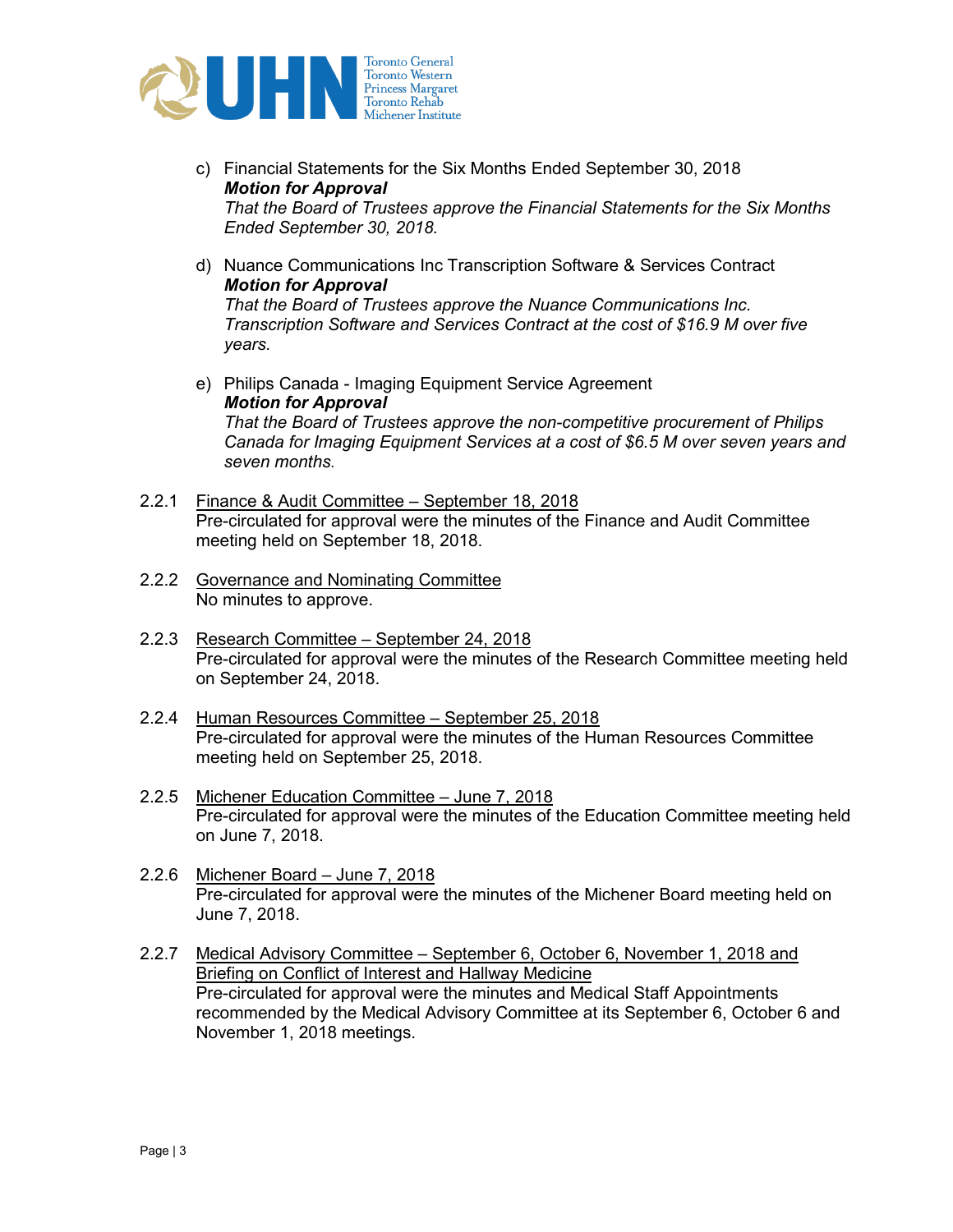

# *BOARD MOTION*

*Upon motion made by Mr. Cliff Nordal seconded by Mr. Cornell Wright, and carried, the Board of Trustees approved all motions and minutes on the consent agenda in section 2.*

# **3.0 Chair's Report**

*The Chair provide a verbal Report, highlights included:*

- Annual Partners for Discovery Dinner was held on October 16 in recognition of major donors to UHN (\$1M+).
- Diwali A Night to Shine raised over \$1.2 M held on October 20 in support of emergency medicine and research and has raised over \$6.6 M since 2011.
- Grand Cru Culinary Wine Festival raised more than \$4 M held on October 27 in support of the Arthritis Program, the Donald K. Johnson Eye Institute, the Krembil Brain Institute, the Transplant Program, the Peter Munk Cardiac Centre and the Diabetes Program and has raised more than \$29.7 M since 2005.
- Dr. Rueben Devlin has been invited to the February Board meeting to present on strategic priorities and actions that will lead to improved health and wellness outcomes for Ontarians, higher patient satisfaction, and more efficient use of government investment, using an effective delivery structure.

# **4.0 Chief Executive Officers' Report**

Pre-circulated for members' information was the Chief Executive Officer's Report. *Kevin Smith highlighted the following:* 

- UHN was named Canada's top research hospital for the eighth year in a row research expenditures for the 2017 fiscal year were \$350.1 M
- Also ranked as Canada's top patent leader for hospitals (79 patents generated between 2013-17)
- Q2 deficit is (\$2.8 M) our fiscal environment remains constrained
- \$10.3 M confirmed in savings, \$7 M underway and will be realized; \$12.8 M yet to be confirmed.
- Scorecard we have two red indicators:
	- o Deferred maintenance renewal
	- o Average acute length of stay (ALOS) compared to expected length of stay (ELOS)
- TG Emergency Department Rapid Assessment Zone (RAZ)
	- o Budget: Costs estimated at \$23.3M (15 M ↑)
		- o Schedule: Requires 18 months
- TG Emergency Department Early Works
	- o Budget: On track \$1.25 M
	- o Schedule: To be complete by June 2019
- TW Emergency Department Redevelopment
	- o Budget: On track at \$9.3 M
	- o Schedule: To be complete by August 2020
- TW Operating Room (OR) Redevelopment
	- o Budget: Currently over budget by \$41 M (estimated budget was \$149 M, costing came in at \$190 M).
	- o Confident our cost will come down to \$150-160 M
	- o Schedule: Construction targeted to start 2020.
- HIS Completed RFSQ on Sept. 25. Reviewing submissions from three vendors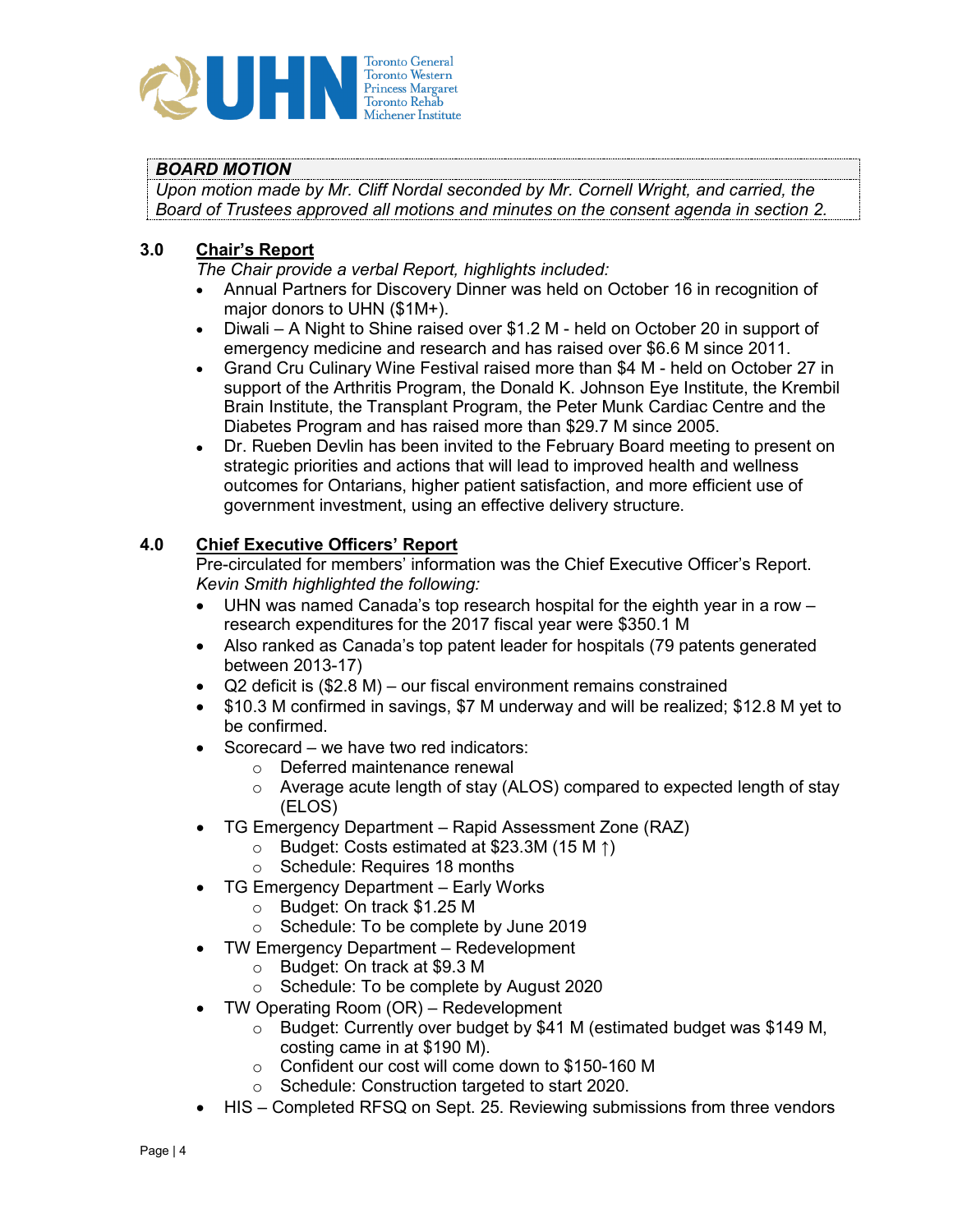

- o Competitive Dialogue sessions in early December with pre-qualified vendors
- o Target to issue and close RFP Q1 to Q3 2019
- Staff Burnout is inversely related to patient outcomes and patient satisfaction
	- o Increases Hospital cost due to increased readmission rates
	- o Increases cost of replacing clinicians that are burnt out and unable to provide safe care
- Barry Rubin and Leanna Graham are co-leading a study to identify strategies for improving wellness and decreasing burnout at Peter Munk Cardiac Centre; the goal is to expand this rollout to all UHN clinicians in Spring 2019
- Altum Health was re-awarded Aviva Insurance's Independent Examination business and newly awarded their treatment business
- Dr. Charlie Chan retired and Dr. Brian Hodges is now Executive Vice President Education and Chief Medical Officer
- Dr. Anil Chopra is the new Vice President, Medical Affairs
- Dr. Michael Baker, Physician-in-Chief Emeritus at UHN was awarded a Doctorate Honoris Causa from Haifa University
- 4.1 Enterprise Risk Management Program Update Pre-circulated for members' information was the Enterprise Risk Management Program Update. UHN is currently undergoing an enterprise-wide risk identification cycle, which will be completed for the February Board of Trustees meeting
- 4.2 Organizational Scorecard 2018/19 Q2 Report Pre-circulated for members' information was the Organizational Scorecard – 2018/19 Q2 Report. Eight indicators are on track and have either met or exceeded their target for Q2, and three indicators have not met their target (readmissions, length of stay, deferred maintenance).

# **5.0 Quality & Safety Committee Report**

Pre-circulated for members' information was the Quality & Safety Committee Report. *Ross Baker highlighted the following:* 

- Implementation progress on key safety and quality priorities within Caring Safely are on track as shown in the refreshed UHN Safety Scorecard for Quality Improvement
- Two recent Root Cause Analyses highlighted challenges and quality gaps with escalation and information during care transitions respectively, which are themes contributing to many safety events at UHN
- Patient Relations activities have focused on meeting legislative obligations and responding to the Ontario Patient Ombudsman's Office.

# *BOARD MOTION*

*Upon motion made by Mr. Cornell Wright seconded by Dean Connor, and carried, the Board of Trustees approved the Safety & Quality Committee Minutes & Embedded Motions on June 18, 2018.*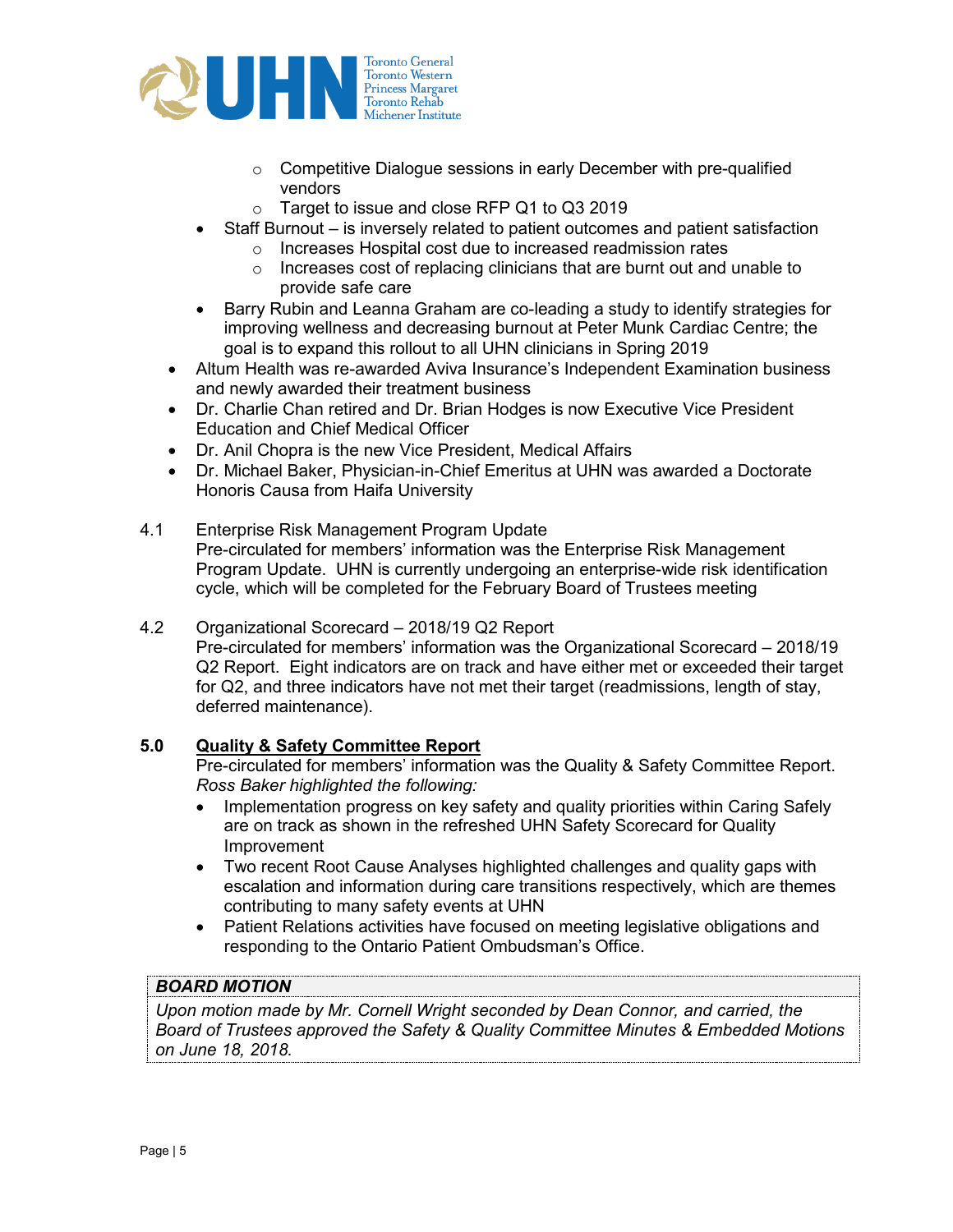

# **6.0 Chief Financial Officer Update**

Pre-circulated for members' information was the Chief Financial Officer's Report. *Darlene Dasent highlighted the following:* 

- \$2.8 M deficit at Q2 fiscal environment remains constrained
- Current year-end forecast of \$10.3 M confirmed in savings, \$7 M underway and will be realized; \$12.8 M yet to be confirmed. Plans to balance are underway and we anticipate closing most of the gap by year-end.
- 2019/20 Hospital Planning submission in progress challenge is to fund an estimated \$28.5 M of new compensation and supply inflation
- $\bullet$  HIS renewal is progressing  $-3$  vendors shortlisted; financing advisor has been engaged
- Scotiabank has completed the donation of Bathurst building to UHN, which will initially be used for decanting
- UHN was not successful in the bid to host back office services with the LHIN
- Executive expense reports will be publically posted on the UHN website by November 30th
- Incoming US funds were briefly held due to potential connection to cannabis bank has now allowed exemption for UHN

# **7.0 Education Session**

7.1 Strategic Planning Presentation and Discussion

Pre-circulated for members' approval was the final Strategic Planning 2019-23 Document. Dr. Smith indicated that it is expected that the 2019-23 Strategic Plan will be finalized and published, and transitioned into detailed action planning, between December 2018 and March 2019. He also stated that patients, families, staff –and other stakeholders were involved in the development of the Strategic Plan, and all parties have a part to play in its success.

*Kevin Smith highlighted UHN's new Strategic Priorities:*

- Inspire, invent and deliver tomorrow's care;
- Empower and invest in a diverse TeamUHN;
- Drive the convergence of care, research and education;
- Unleash the power of technology and innovation; and,
- Elevate Toronto as a world destination for commercialization of discovery.

Board members inquired as to how success will be measured. Dr. Smith stated that UHN's balanced scorecard will contain measures and targets that tell us how we are doing with achievement of our Strategic Priorities on a quarterly basis. Also, with the help of patients, families, and partners, metrics to allow the Board to evaluate progress will be developed.

# *BOARD MOTION*

*Upon motion made by Mrs. Barbara Stymiest seconded by Mr. Lawrence Pentland, and carried, the Board of Trustees approved:*

- *1. UHN's 2019-23 Strategic Plan;*
- *2. Communication of the Strategic Plan organization-wide in December 2018; and,*
- *3. Proceeding into detailed action planning to be completed by March 2019.*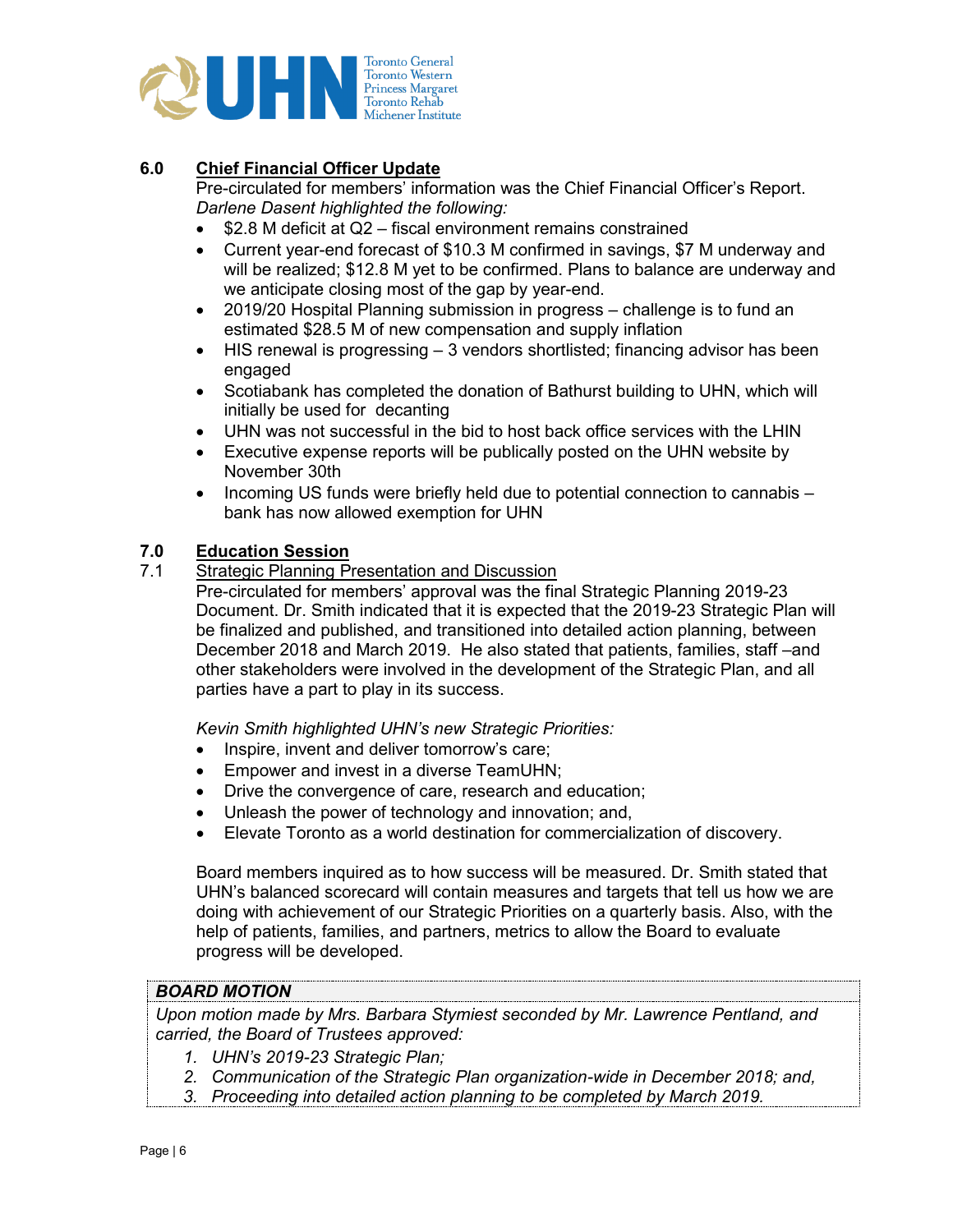

# 7.2 Laboratory Medicine Program Update

Pre-circulated for members' information was the Laboratory Medicine Program **Strategy** 

*Catherine Wang and Runjan Chetty highlighted the following:* 

- Draft five-year strategic plan has been developed for Laboratory Medicine Program; will be finalized once UHN's Strategic Plan is approved to ensure alignment
- Projects and quick wins have been developed to advance Clinical, Research, and Educational excellence; along with setting in place key essential enablers for the program
- An accountability framework has been initiated to monitor execution of the strategy through LMP's Executive Advisory Committee

### 7.3 Executive Vice President Update – Science and Research

Pre-circulated for members' information was the Research Highlights 2018: Major Initiatives, Funding and Commercialization

*Dr. Bradley Wouters highlighted the following:*

- New institutes, centres, funding and strategic partnerships will help UHN's researchers accelerate the translation of discovery to practice and seize opportunities to lead globally,
- UHN will launch the McEwen Stem Cell Institute in December 2018 to focus on transformative new cell therapies
- UHN spinout company AVROBIO raised more than US \$100 million in an initial public offering on the NASDAQ exchange,
- The Krembil Brain Institute was launched to align clinical and research expertise in the neurosciences,
- For the  $8<sup>th</sup>$  year in a row, UHN tops RE\$EARCH Infosource Inc.'s list of Canada's Top 40 Research Hospitals,
- CCRM and UHN co-developed the Centre for Cell and Vector Production, a GMPgrade facility to manufacture cell therapy products and,
- Radiotherapy giant Elekta acquired UHN spinout company Acumyn to develop a quality assurance software platform for radiation therapy.

#### 7.3.1 AVROBIO Update

Pre-circulated for members' information was Management Plan for UHN Equity in AVROBIO.

*Lawrence Pentland highlighted the following:*

- A UHN Board Subcommittee was convened to determine the management plan for UHN's equity in this startup company
- The subcommittee recommended that UHN divest its shares in AVROBIO at the earliest possible occasion.
- The Board's Research Committee agreed to present the recommendations of the subcommittee to the Board for approval.